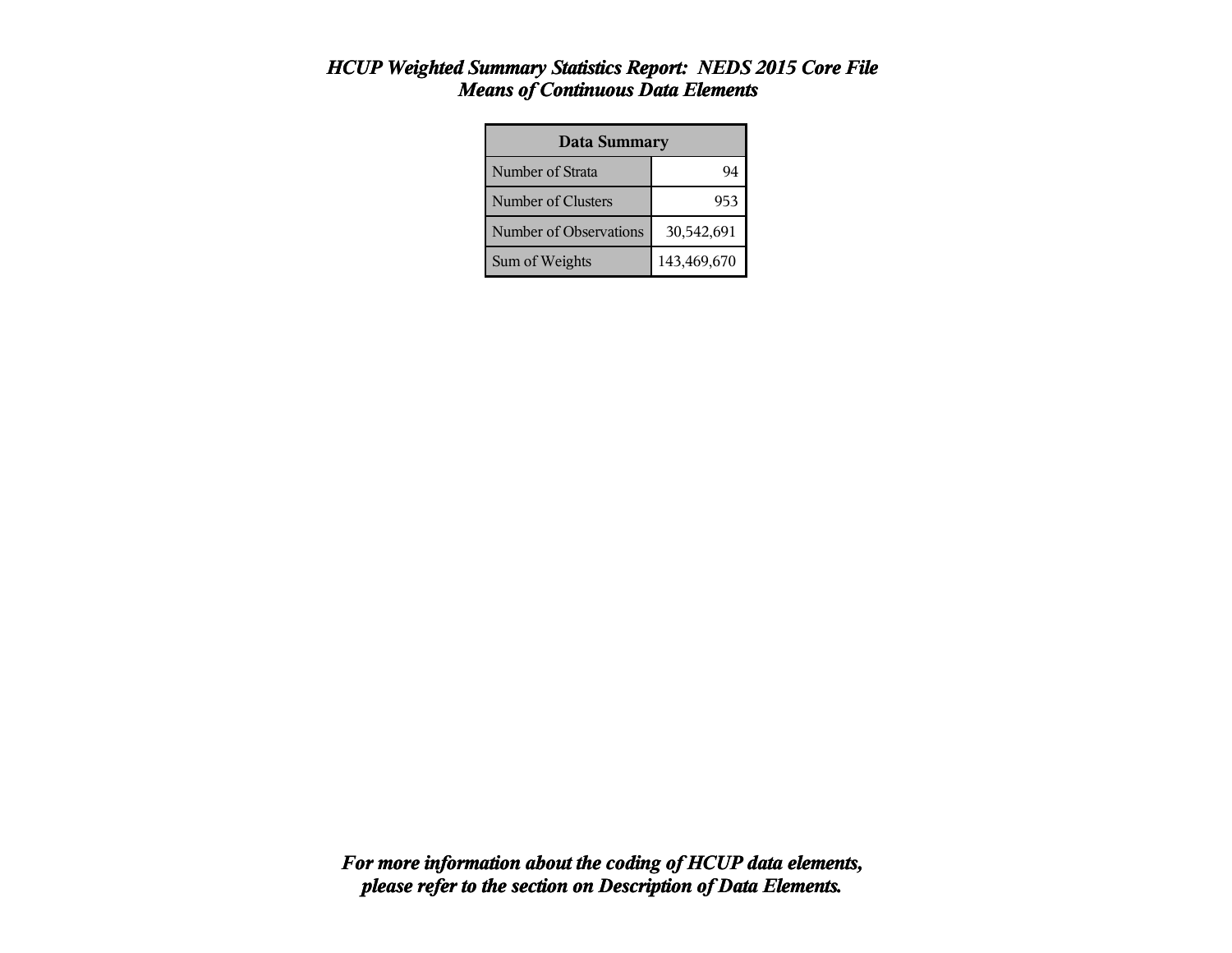#### *HCUP Weighted Summary Statistics Report: NEDS 2015 Core File Means of Continuous Data Elements*

|                   | <b>Statistics</b>                                                            |             |                |          |                |             |                                   |                 |            |
|-------------------|------------------------------------------------------------------------------|-------------|----------------|----------|----------------|-------------|-----------------------------------|-----------------|------------|
| <b>Variable</b>   | Label                                                                        | $\mathbf N$ | N Miss         | Min      | <b>Max</b>     | <b>Mean</b> | <b>Std</b><br>Error<br>of<br>Mean | 95% CL for Mean |            |
| <b>AGE</b>        | Age in years at admission                                                    | 30,541,504  | 1,187          | $\Omega$ | 90             | 40.02       | 0.36                              | 39.31371        | 40.73275   |
| <b>AMONTH</b>     | Admission month                                                              | 27,205,098  | 3,337,593      |          | 12             | 6.51        | 0.01                              | 6.49641         | 6.51724    |
| <b>AWEEKEND</b>   | Admission day is a weekend                                                   | 30,542,522  | 169            | $\Omega$ |                | 0.28        | 0.00                              | 0.27987         | 0.28181    |
| <b>DIED VISIT</b> | Died in the ED $(1)$ , Died in the hospital $(2)$ , did not die $(0)$        | 27,892,922  | 2,649,769      | $\Omega$ | $\overline{2}$ | 0.01        | 0.00                              | 0.00873         | 0.00959    |
| DISP ED           | Disposition of patient (uniform) from ED                                     | 30,542,691  | $\Omega$       |          | 99             | 9.91        | 0.91                              | 8.12123         | 11.69565   |
| <b>DQTR</b>       | Discharge quarter                                                            | 30,523,457  | 19,234         | 1        | 4              | 2.50        | 0.00                              | 2.49932         | 2.50563    |
| <b>EDEVENT</b>    | Type of ED Event                                                             | 30,542,691  | $\overline{0}$ |          | 99             | 8.83        | 0.91                              | 7.03432         | 10.62089   |
| <b>FEMALE</b>     | Indicator of sex                                                             | 30,538,716  | 3,975          | $\Omega$ | 1              | 0.55        | 0.00                              | 0.54976         | 0.55513    |
| PAY1              | Primary expected payer (uniform)                                             | 30,501,719  | 40,972         |          | 6              | 2.46        | 0.01                              | 2.43958         | 2.48711    |
| PAY <sub>2</sub>  | Secondary expected payer (uniform)                                           | 7,420,271   | 23,122,420     |          | 6              | 2.87        | 0.05                              | 2.77909         | 2.96879    |
| PL_NCHS           | Patient Location: NCHS Urban-Rural Code                                      | 30,364,760  | 177,931        |          | 6              | 2.73        | 0.03                              | 2.66377         | 2.79177    |
| TOTCHG ED         | Total charge for ED services                                                 | 25,635,152  | 4,907,539      | 100      | 932,513        | 3,192.23    | 67.37                             | 3059.97608      | 3324.48270 |
| <b>YEAR</b>       | Calendar year                                                                | 30,542,691  | $\theta$       | 2,015    | 2,015          | 2,015.00    | 0.00                              | 2015.00000      | 2015.00000 |
|                   | ZIPINC QRTL   Median household income national quartile for patient ZIP Code | 29,963,411  | 579,280        |          | 4              | 2.21        | 0.03                              | 2.15757         | 2.25989    |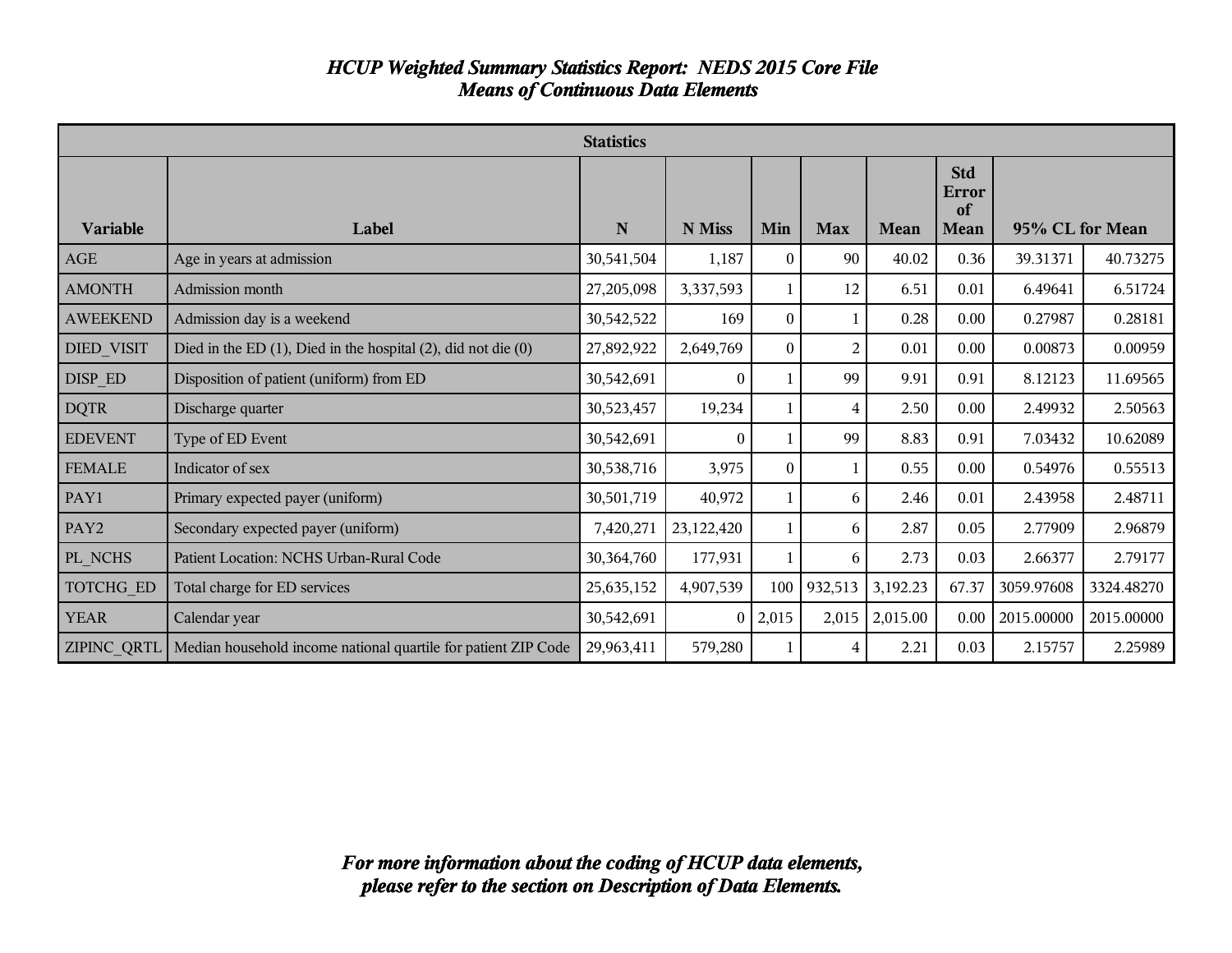| <b>AGE</b>           | Frequency | Percent |
|----------------------|-----------|---------|
| $\therefore$ Missing | 1,813     | 0.00    |
| .C: Inconsistent     | 3,763     | 0.00    |
| $\overline{0}$       | 3,476,181 | 2.42    |
| $\mathbf{1}$         | 2,713,121 | 1.89    |
| $\overline{2}$       | 3,088,868 | 2.15    |
| $\overline{3}$       | 1,611,692 | 1.12    |
| $\overline{4}$       | 1,396,498 | 0.97    |
| 5                    | 1,324,180 | 0.92    |
| 6                    | 1,207,557 | 0.84    |
| 7                    | 1,892,813 | 1.32    |
| 8                    | 1,028,936 | 0.72    |
| 9                    | 966,547   | 0.67    |
| 10                   | 929,704   | 0.65    |
| 11                   | 906,465   | 0.63    |
| 12                   | 1,521,506 | 1.06    |
| 13                   | 974,956   | 0.68    |
| 14                   | 1,081,699 | 0.75    |
| 15                   | 1,178,674 | 0.82    |
| 16                   | 1,708,238 | 1.19    |
| 17                   | 1,384,250 | 0.96    |
| 18                   | 1,691,543 | 1.18    |
| 19                   | 2,180,401 | 1.52    |
| 20                   | 1,941,028 | 1.35    |
| 21                   | 2,046,474 | 1.43    |
| 22                   | 3,050,902 | 2.13    |
| 23                   | 2,138,394 | 1.49    |
| 24                   | 2,190,982 | 1.53    |
| 25                   | 2,181,438 | 1.52    |
| 26                   | 2,126,330 | 1.48    |
| 27                   | 3,022,530 | 2.11    |
| 28                   | 2,024,503 | 1.41    |

# *HCUP Weighted Summary Statistics Report: NEDS 2015 Core File Weighted Frequency Distribution for AGE*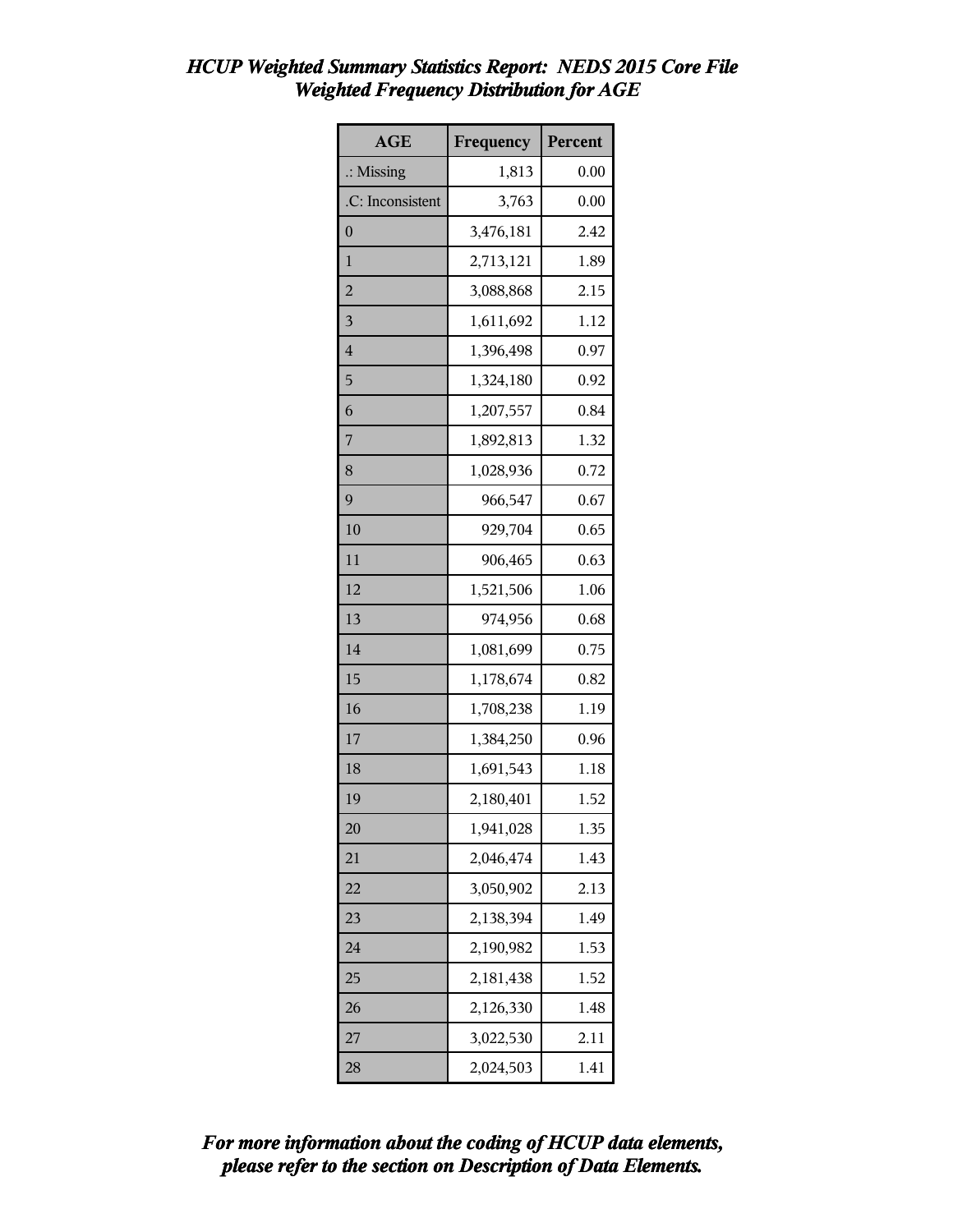| <b>AGE</b> | Frequency | Percent |
|------------|-----------|---------|
| 29         | 1,999,199 | 1.39    |
| 30         | 1,959,044 | 1.37    |
| 31         | 1,920,158 | 1.34    |
| 32         | 2,770,389 | 1.93    |
| 33         | 1,876,451 | 1.31    |
| 34         | 1,844,349 | 1.29    |
| 35         | 1,820,836 | 1.27    |
| 36         | 1,739,056 | 1.21    |
| 37         | 2,422,796 | 1.69    |
| 38         | 1,611,334 | 1.12    |
| 39         | 1,527,363 | 1.06    |
| 40         | 1,523,513 | 1.06    |
| 41         | 1,494,483 | 1.04    |
| 42         | 2,205,052 | 1.54    |
| 43         | 1,563,034 | 1.09    |
| 44         | 1,648,783 | 1.15    |
| 45         | 1,619,541 | 1.13    |
| 46         | 1,571,875 | 1.10    |
| 47         | 2,208,141 | 1.54    |
| 48         | 1,568,340 | 1.09    |
| 49         | 1,633,355 | 1.14    |
| 50         | 1,687,616 | 1.18    |
| 51         | 1,728,632 | 1.20    |
| 52         | 2,414,646 | 1.68    |
| 53         | 1,709,119 | 1.19    |
| 54         | 1,691,860 | 1.18    |
| 55         | 1,655,487 | 1.15    |
| 56         | 1,609,797 | 1.12    |
| 57         | 2,212,557 | 1.54    |
| 58         | 1,533,182 | 1.07    |
| 59         | 1,470,864 | 1.03    |

# *HCUP Weighted Summary Statistics Report: NEDS 2015 Core File Weighted Frequency Distribution for AGE*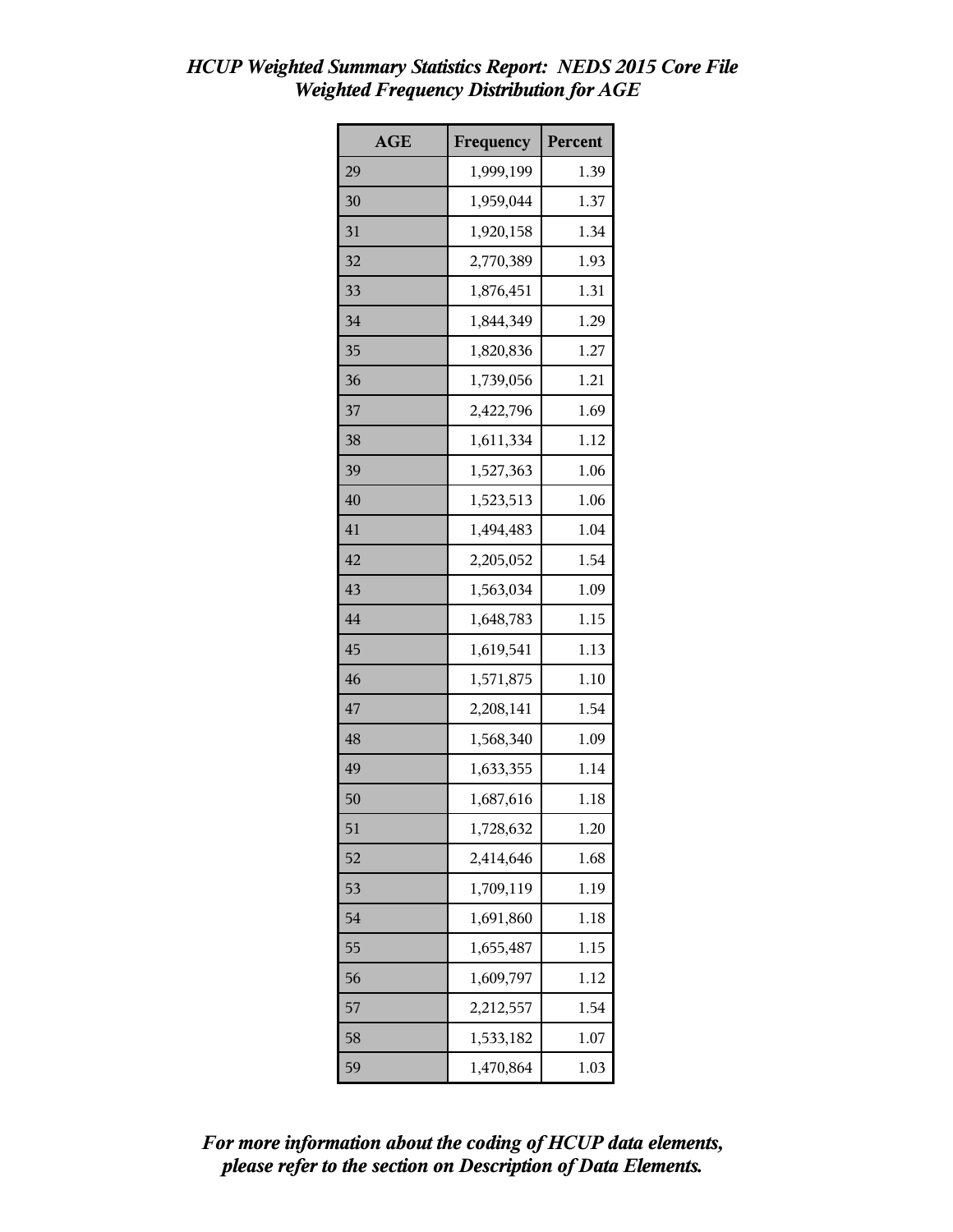| <b>AGE</b> | Frequency | Percent |
|------------|-----------|---------|
| 60         | 1,422,202 | 0.99    |
| 61         | 1,374,820 | 0.96    |
| 62         | 1,846,515 | 1.29    |
| 63         | 1,256,284 | 0.88    |
| 64         | 1,207,543 | 0.84    |
| 65         | 1,212,891 | 0.85    |
| 66         | 1,202,910 | 0.84    |
| 67         | 1,743,842 | 1.22    |
| 68         | 1,252,702 | 0.87    |
| 69         | 1,022,671 | 0.71    |
| 70         | 1,010,618 | 0.70    |
| 71         | 1,033,807 | 0.72    |
| 72         | 1,519,059 | 1.06    |
| 73         | 991,668   | 0.69    |
| 74         | 938,308   | 0.65    |
| 75         | 922,426   | 0.64    |
| 76         | 904,632   | 0.63    |
| 77         | 1,266,270 | 0.88    |
| 78         | 863,949   | 0.60    |
| 79         | 859,490   | 0.60    |
| 80         | 845,239   | 0.59    |
| 81         | 799,845   | 0.56    |
| 82         | 1,125,081 | 0.78    |
| 83         | 791,336   | 0.55    |
| 84         | 772,115   | 0.54    |
| 85         | 743,720   | 0.52    |
| 86         | 699,489   | 0.49    |
| 87         | 914,862   | 0.64    |
| 88         | 614,394   | 0.43    |
| 89         | 548,689   | 0.38    |
| 90         | 2,529,452 | 1.76    |

# *HCUP Weighted Summary Statistics Report: NEDS 2015 Core File Weighted Frequency Distribution for AGE*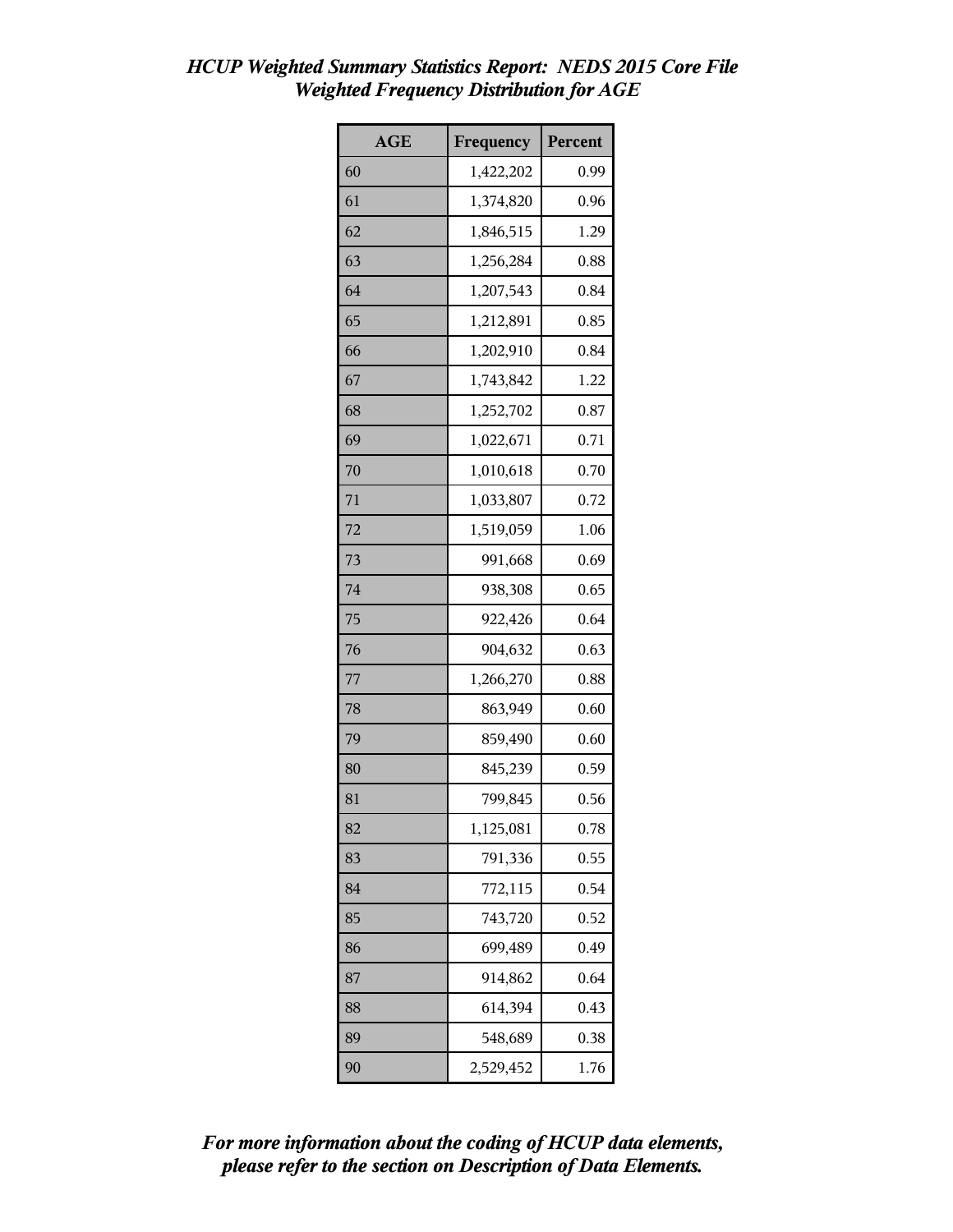| <b>AMONTH</b>        | Frequency  | Percent |
|----------------------|------------|---------|
| $\therefore$ Missing | 14,966,373 | 10.43   |
| .A: Invalid          | 43         | 0.00    |
| 1: January           | 10,981,760 | 7.65    |
| 2: February          | 9,645,418  | 6.72    |
| 3: March             | 11,042,737 | 7.70    |
| 4: April             | 10,685,136 | 7.45    |
| $5:$ May             | 11,083,445 | 7.73    |
| 6: June              | 10,551,525 | 7.35    |
| 7: July              | 10,953,984 | 7.64    |
| 8: August            | 10,972,848 | 7.65    |
| 9: September         | 10,803,164 | 7.53    |
| 10: October          | 10,725,997 | 7.48    |
| 11: November         | 10,355,687 | 7.22    |
| 12: December         | 10,701,553 | 7.46    |

# *HCUP Weighted Summary Statistics Report: NEDS 2015 Core File Weighted Frequency Distribution for AMONTH*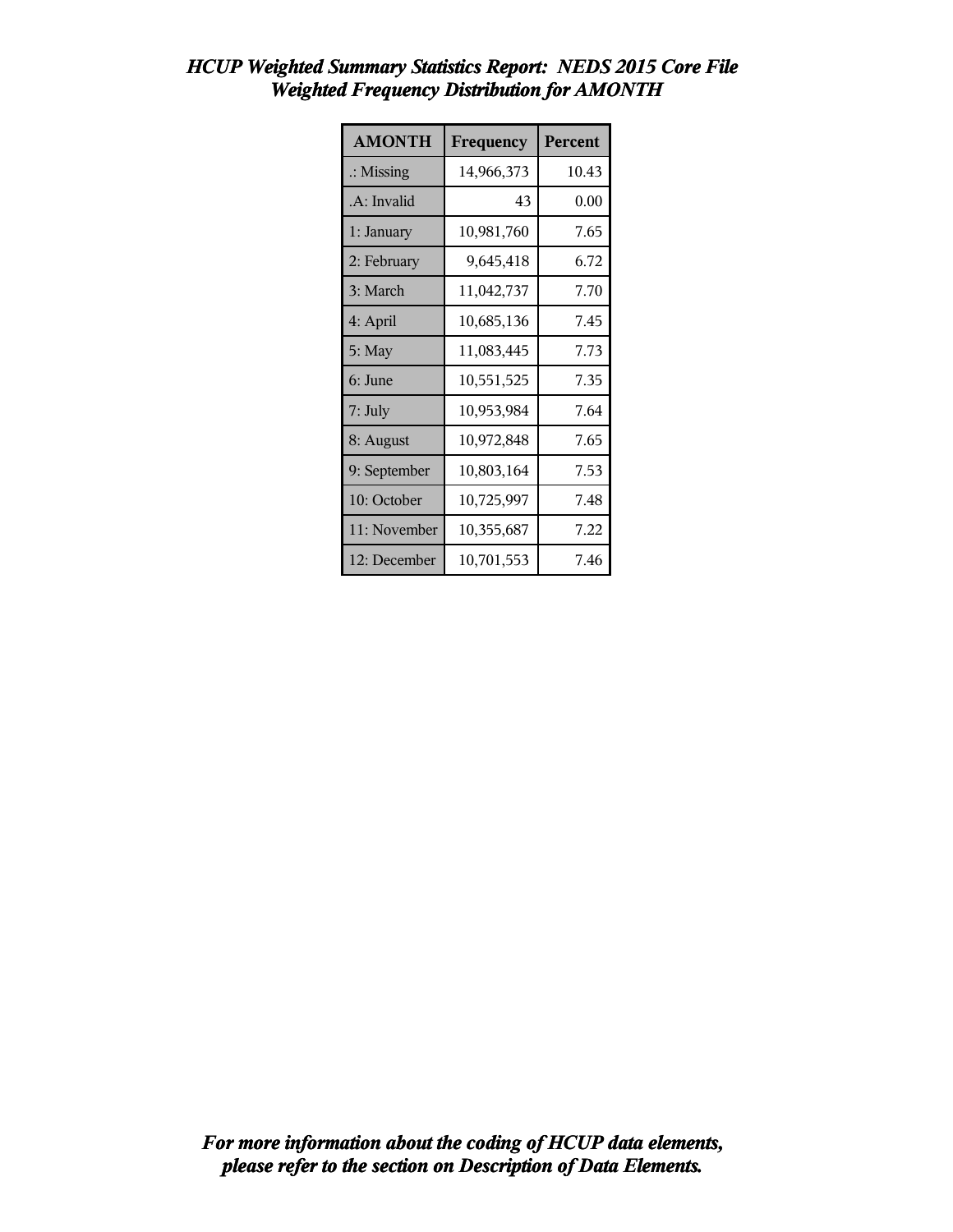| <b>AWEEKEND</b>      | Frequency   | Percent |
|----------------------|-------------|---------|
| $\therefore$ Missing | 821         | 0.00    |
| 0: Monday-Friday     | 103,176,901 | 71.92   |
| 1: Saturday-Sunday   | 40,291,948  | 28.08   |

# *HCUP Weighted Summary Statistics Report: NEDS 2015 Core File Weighted Frequency Distribution for AWEEKEND*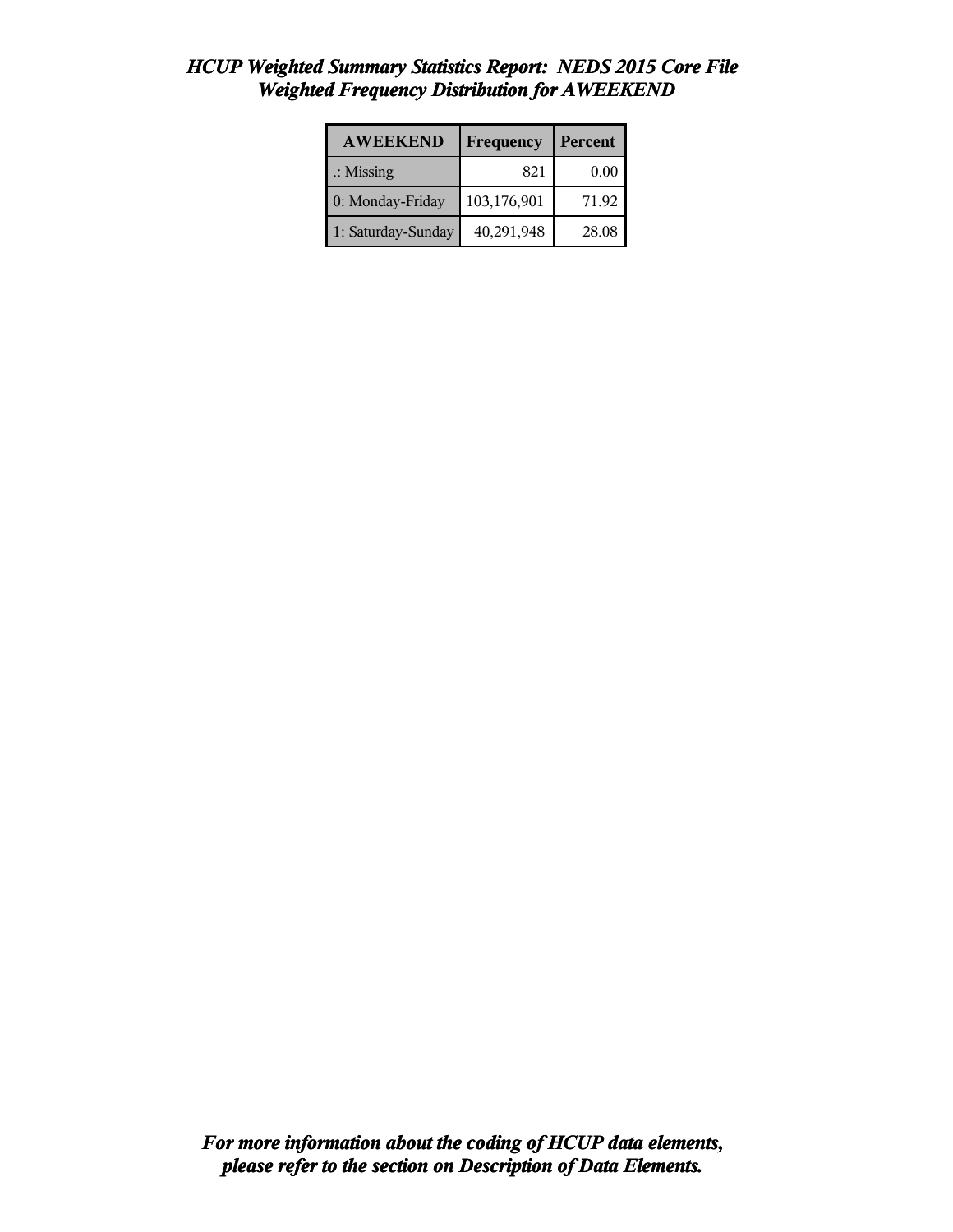| <b>DIED VISIT</b>       | Frequency   | Percent |
|-------------------------|-------------|---------|
| $\therefore$ Missing    | 11,333,487  | 7.90    |
| 0: Did not die          | 131,441,282 | 91.62   |
| 1: Died in the ED       | 179,302     | 0.12    |
| 2: Died in the hospital | 515,599     | 0.36    |

## *HCUP Weighted Summary Statistics Report: NEDS 2015 Core File Weighted Frequency Distribution for DIED\_VISIT*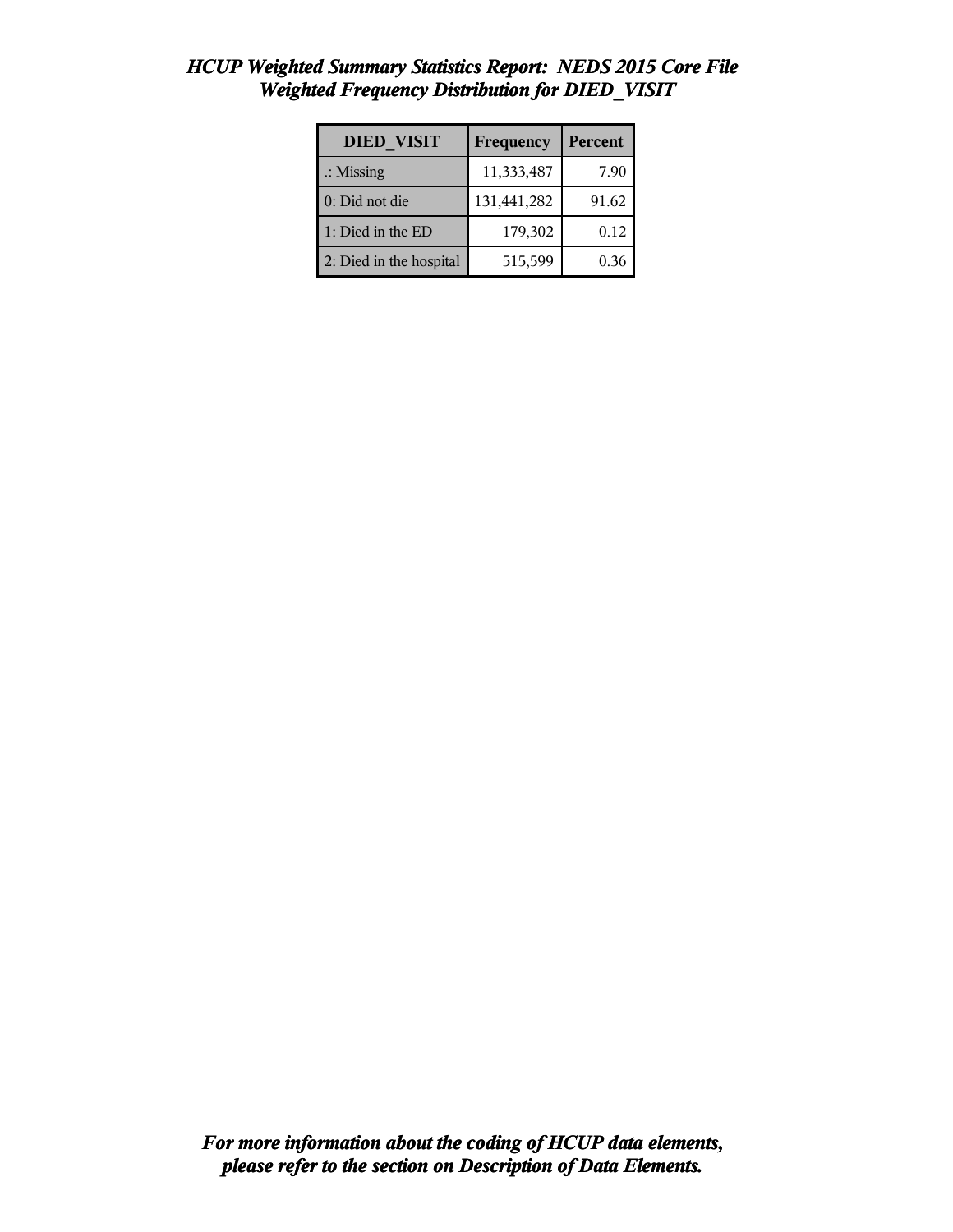# *HCUP Weighted Summary Statistics Report: NEDS 2015 Core File Weighted Frequency Distribution for DISCWT*

| <b>DISCWT</b>   Frequency | Percent |
|---------------------------|---------|
| Non-blank   143,469,670   | 100.00  |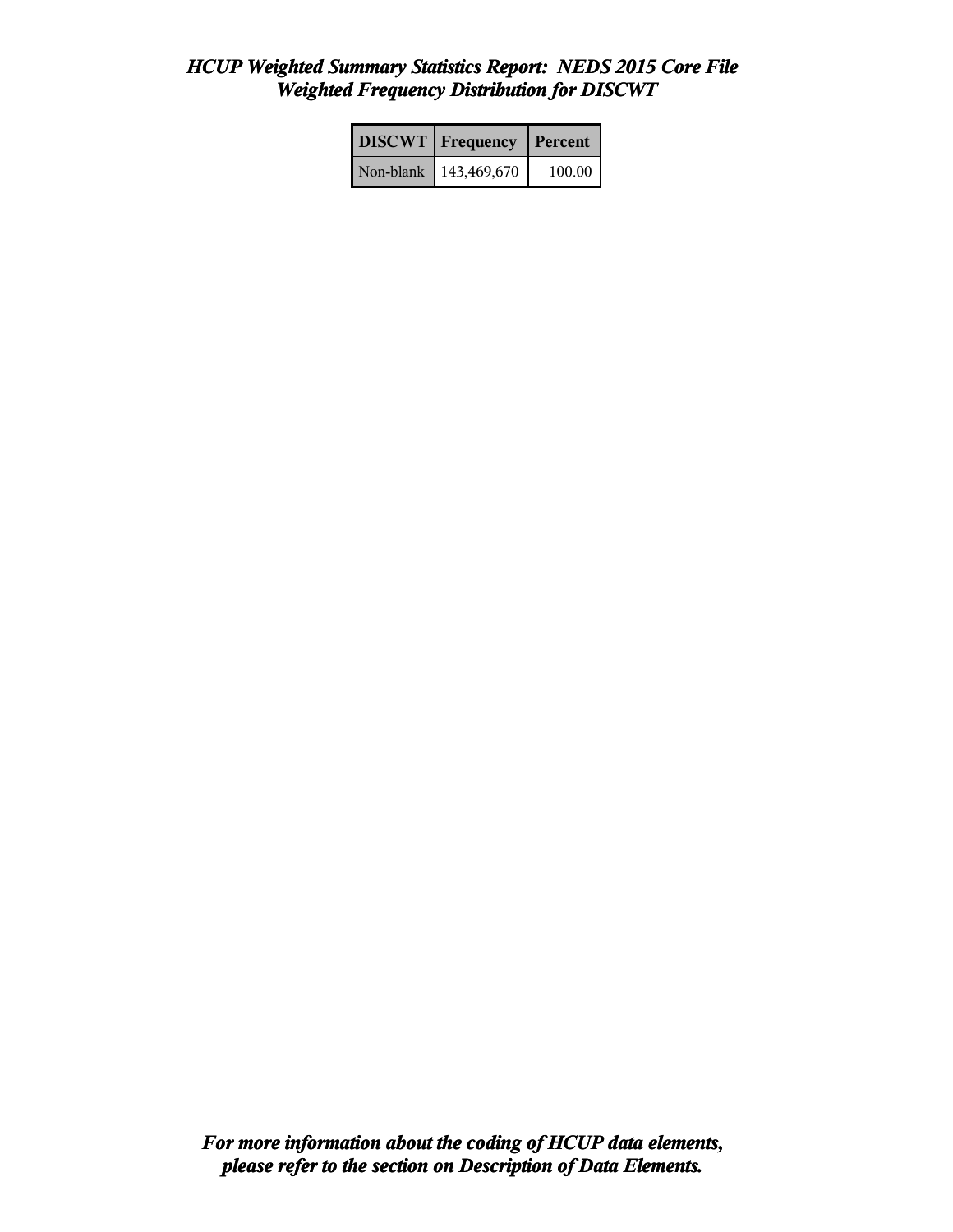| <b>DISP ED</b>                                         | Frequency   | <b>Percent</b> |
|--------------------------------------------------------|-------------|----------------|
| 1: Routine                                             | 106,707,902 | 74.38          |
| 2: Transfer: short-term hospital                       | 2,044,315   | 1.42           |
| 5: Transfer: other type of facility                    | 1,727,535   | 1.20           |
| 6: Home health care                                    | 242,946     | 0.17           |
| 7: Against medical advice                              | 1,724,814   | 1.20           |
| 9: Admitted as an inpatient to this hospital           | 19,523,512  | 13.61          |
| 20: Died in ED                                         | 179,302     | 0.12           |
| 98: Not admitted to this hospital, destination unknown | 11,317,660  | 7.89           |
| 99: Discharged alive, destination unknown              | 1,682       | 0.00           |

#### *HCUP Weighted Summary Statistics Report: NEDS 2015 Core File Weighted Frequency Distribution for DISP\_ED*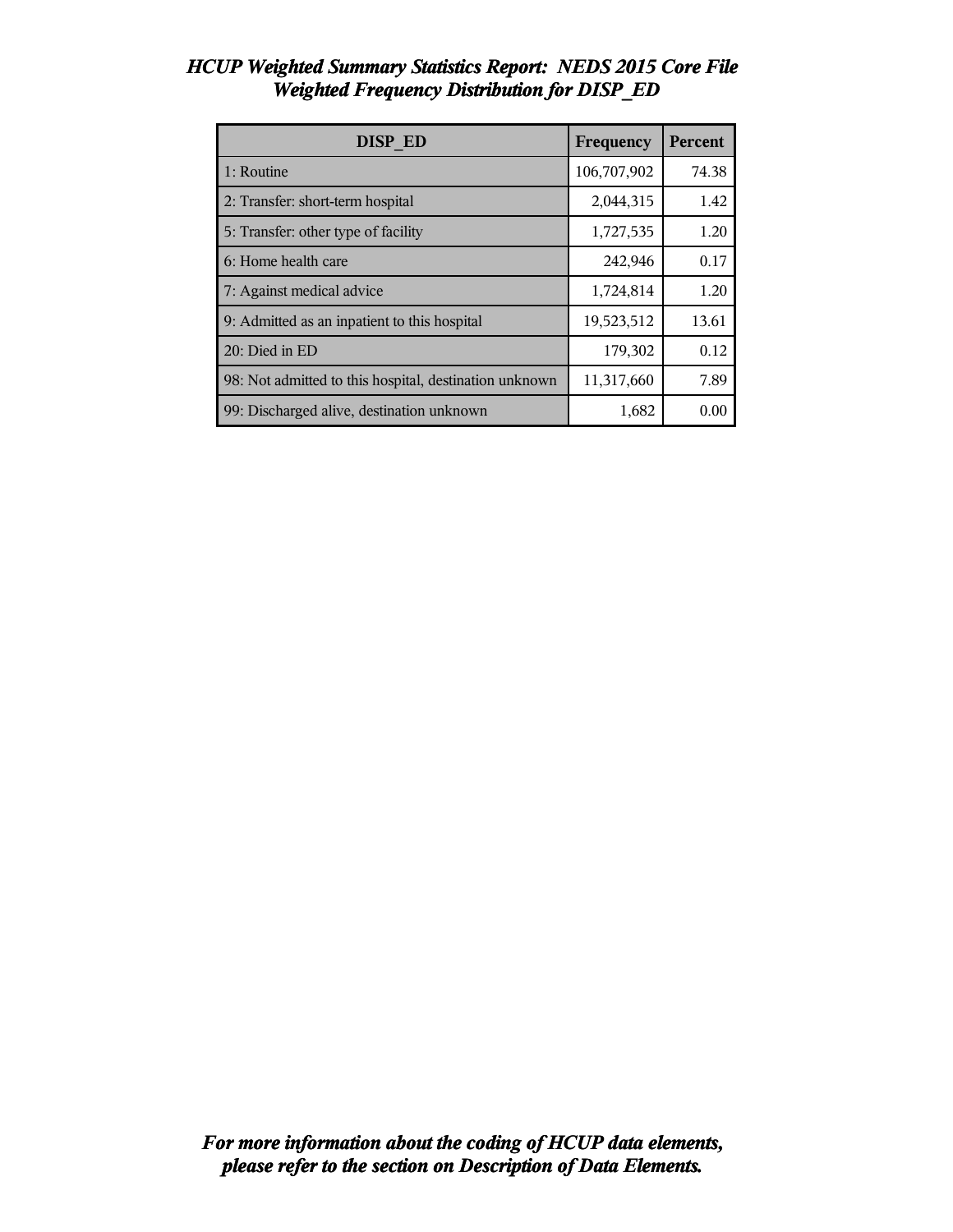| <b>DQTR</b>          | Frequency  | <b>Percent</b> |
|----------------------|------------|----------------|
| $\therefore$ Missing | 88,022     | 0.06           |
| 1: First quarter     | 35,405,624 | 24.68          |
| 2: Second quarter    | 36,064,772 | 25.14          |
| 3: Third quarter     | 36,371,362 | 25.35          |
| 4: Fourth quarter    | 35,539,889 | 24.77          |

### *HCUP Weighted Summary Statistics Report: NEDS 2015 Core File Weighted Frequency Distribution for DQTR*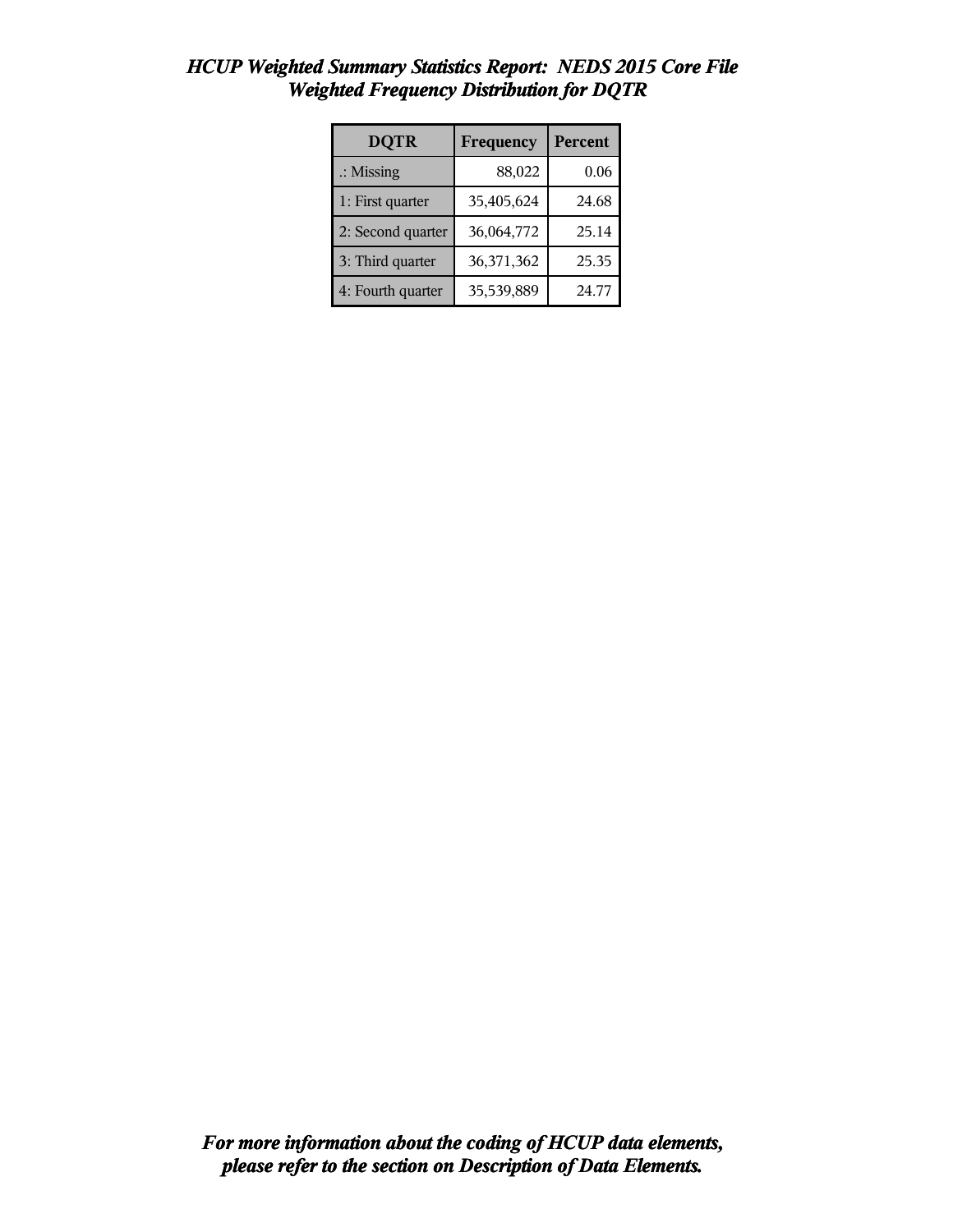# *HCUP Weighted Summary Statistics Report: NEDS 2015 Core File Weighted Frequency Distribution for EDEVENT*

| <b>EDEVENT</b>                                                                           | Frequency   | <b>Percent</b> |
|------------------------------------------------------------------------------------------|-------------|----------------|
| 1: ED visit in which the patient is treated and released                                 | 110,403,198 | 76.95          |
| 2: ED visit in which the patient is admitted to this same hospital                       | 19,523,512  | 13.61          |
| 3: ED visit in which the patient is transferred to another short-term hospital           | 2,044,315   | 1.42           |
| 9: ED visit in which the patient died in the ED                                          | 179,302     | 0.12           |
| 98: ED visit in which patient is not admitted to this same hospital, destination unknown | 11,317,660  | 7.89           |
| 99: ED visit in which the patient is discharged alive, destination unknown               | 1,682       | 0.00           |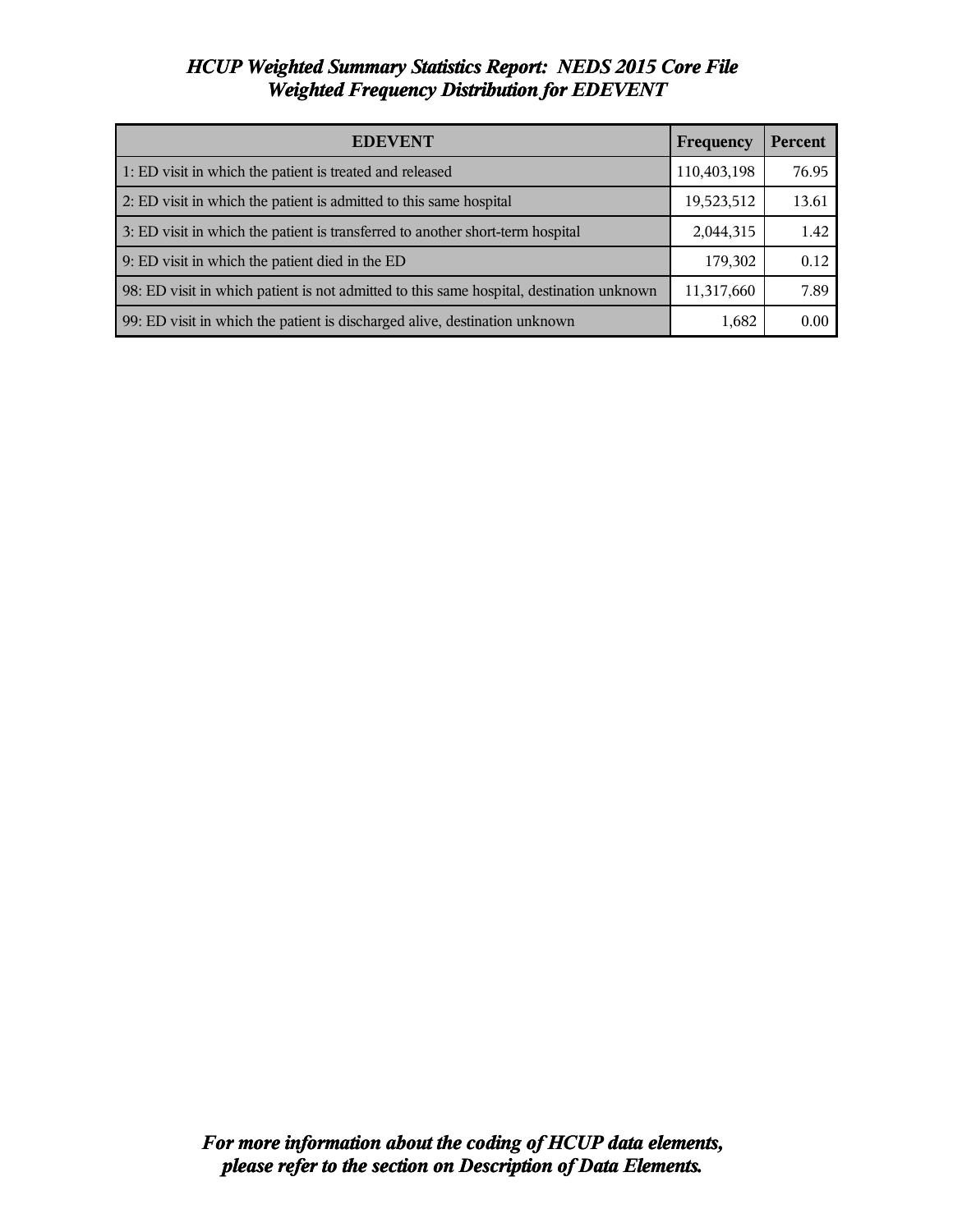| <b>FEMALE</b>        | Frequency  | Percent |
|----------------------|------------|---------|
| $\therefore$ Missing | 4,101      | 0.00    |
| .A: Invalid          | 14         | 0.00    |
| .C: Inconsistent     | 14,266     | 0.01    |
| $0:$ Male            | 64,201,941 | 44.75   |
| 1: Female            | 79,249,348 | 55.24   |

# *HCUP Weighted Summary Statistics Report: NEDS 2015 Core File Weighted Frequency Distribution for FEMALE*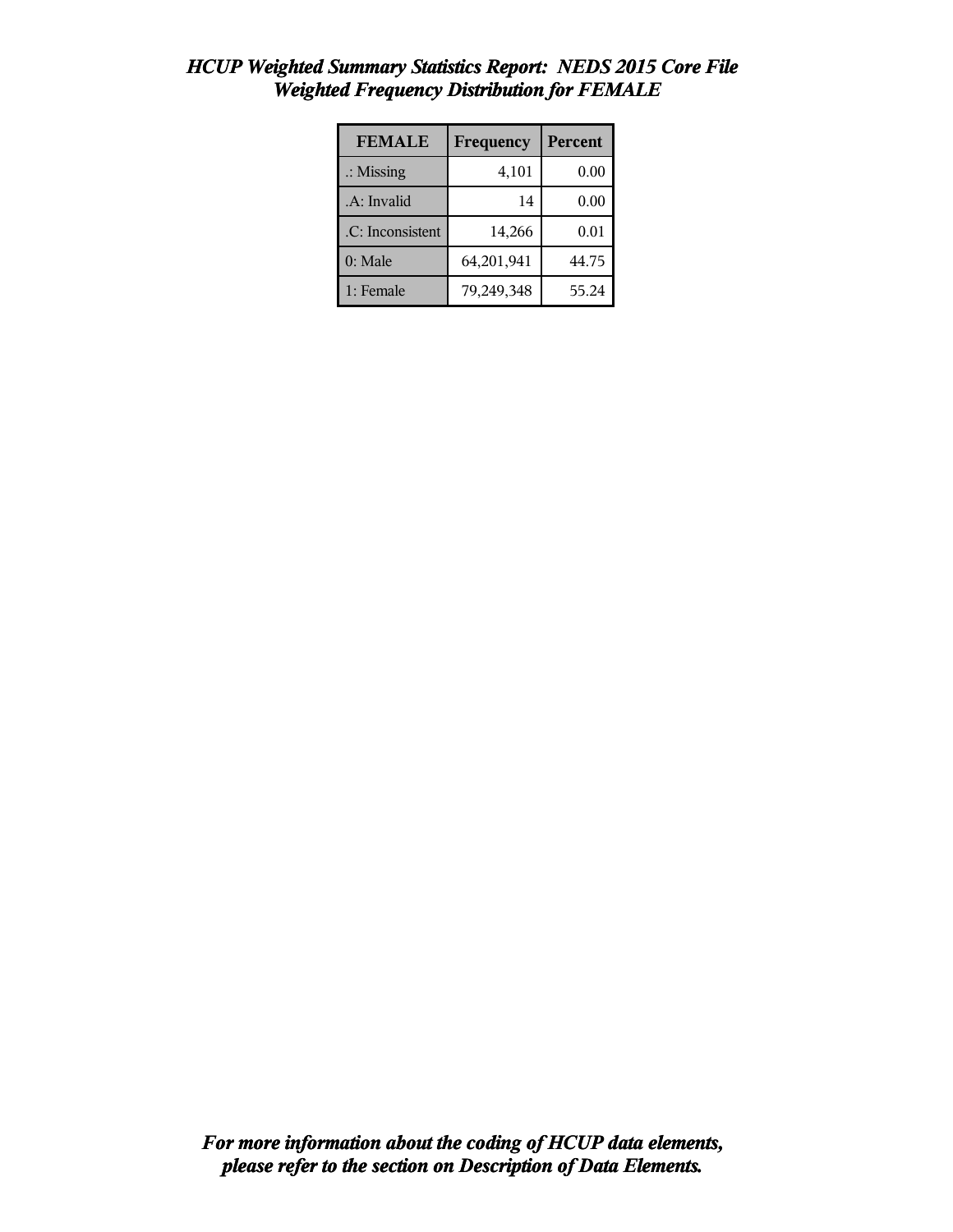# *HCUP Weighted Summary Statistics Report: NEDS 2015 Core File Weighted Frequency Distribution for HCUPFILE*

| <b>HCUPFILE</b> | Frequency   | Percent |
|-----------------|-------------|---------|
| <b>SEDD</b>     | 123,946,158 | 86.39   |
| SID             | 19,523,512  | 13.61   |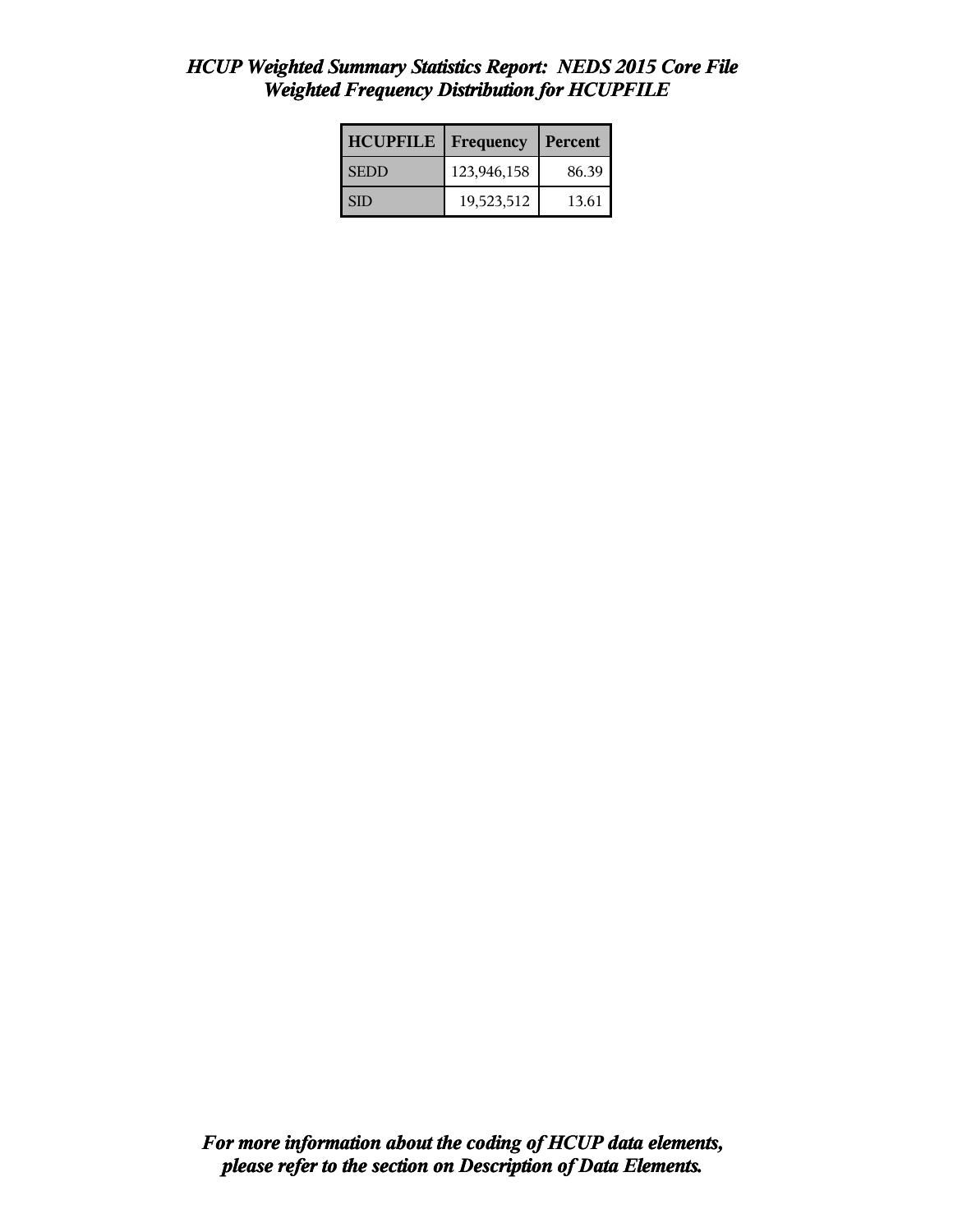| PAY1                 | Frequency  | Percent |
|----------------------|------------|---------|
| $\therefore$ Missing | 170,771    | 0.12    |
| .A: Invalid          | 27,583     | 0.02    |
| 1: Medicare          | 33,317,076 | 23.22   |
| 2: Medicaid          | 46,296,440 | 32.27   |
| 3: Private insurance | 40,761,120 | 28.41   |
| 4: Self-pay          | 16,001,777 | 11.15   |
| 5: No charge         | 643,205    | 0.45    |
| 6: Other             | 6,251,696  | 4.36    |

## *HCUP Weighted Summary Statistics Report: NEDS 2015 Core File Weighted Frequency Distribution for PAY1*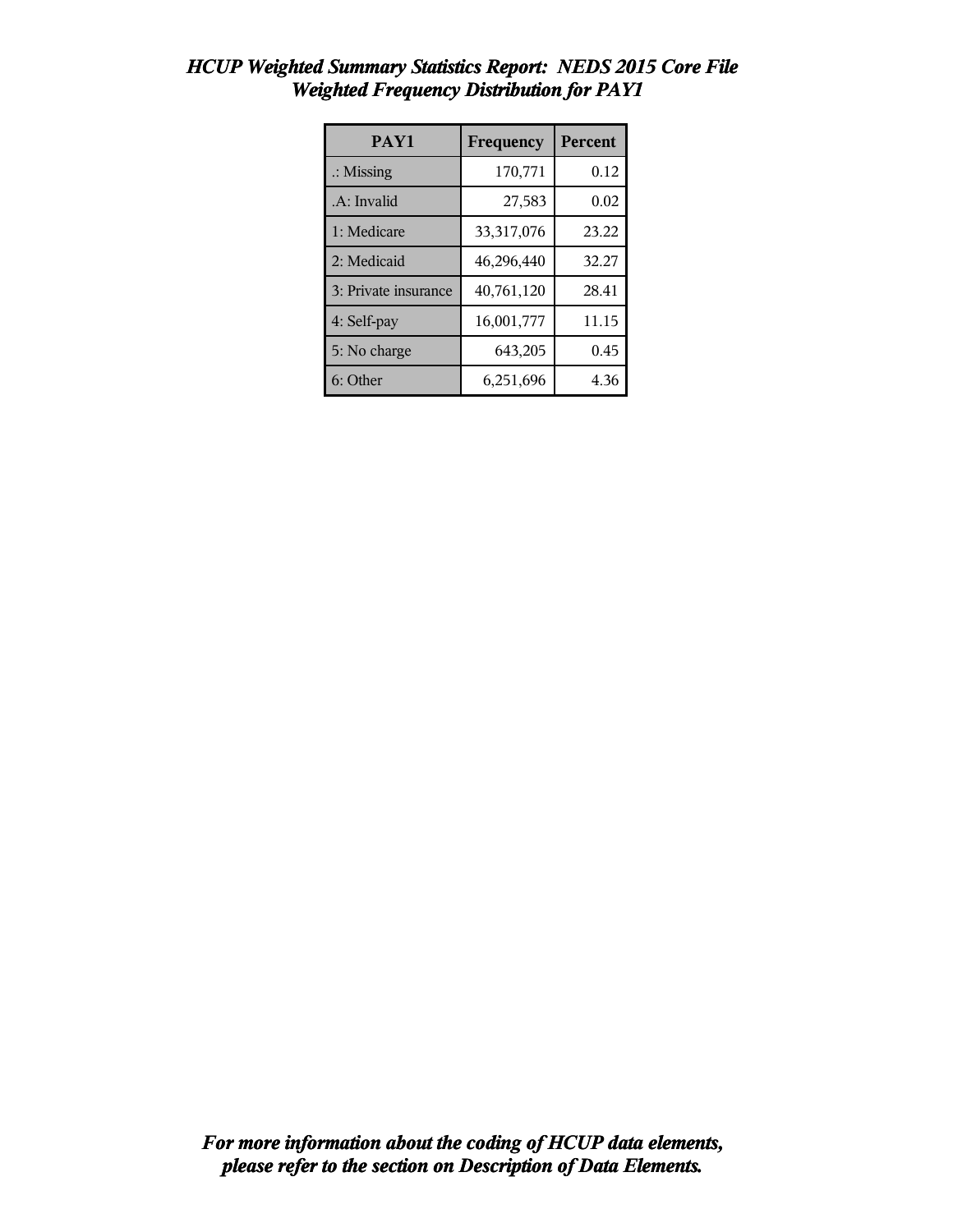| PAY <sub>2</sub>     | Frequency   | Percent |
|----------------------|-------------|---------|
| $\therefore$ Missing | 106,715,861 | 74.38   |
| .A: Invalid          | 1,190,439   | 0.83    |
| 1: Medicare          | 3,848,904   | 2.68    |
| 2: Medicaid          | 10,015,433  | 6.98    |
| 3: Private insurance | 12,806,143  | 8.93    |
| 4: Self-pay          | 6,676,122   | 4.65    |
| 5: No charge         | 96,355      | 0.07    |
| 6: Other             | 2,120,413   | 1.48    |

## *HCUP Weighted Summary Statistics Report: NEDS 2015 Core File Weighted Frequency Distribution for PAY2*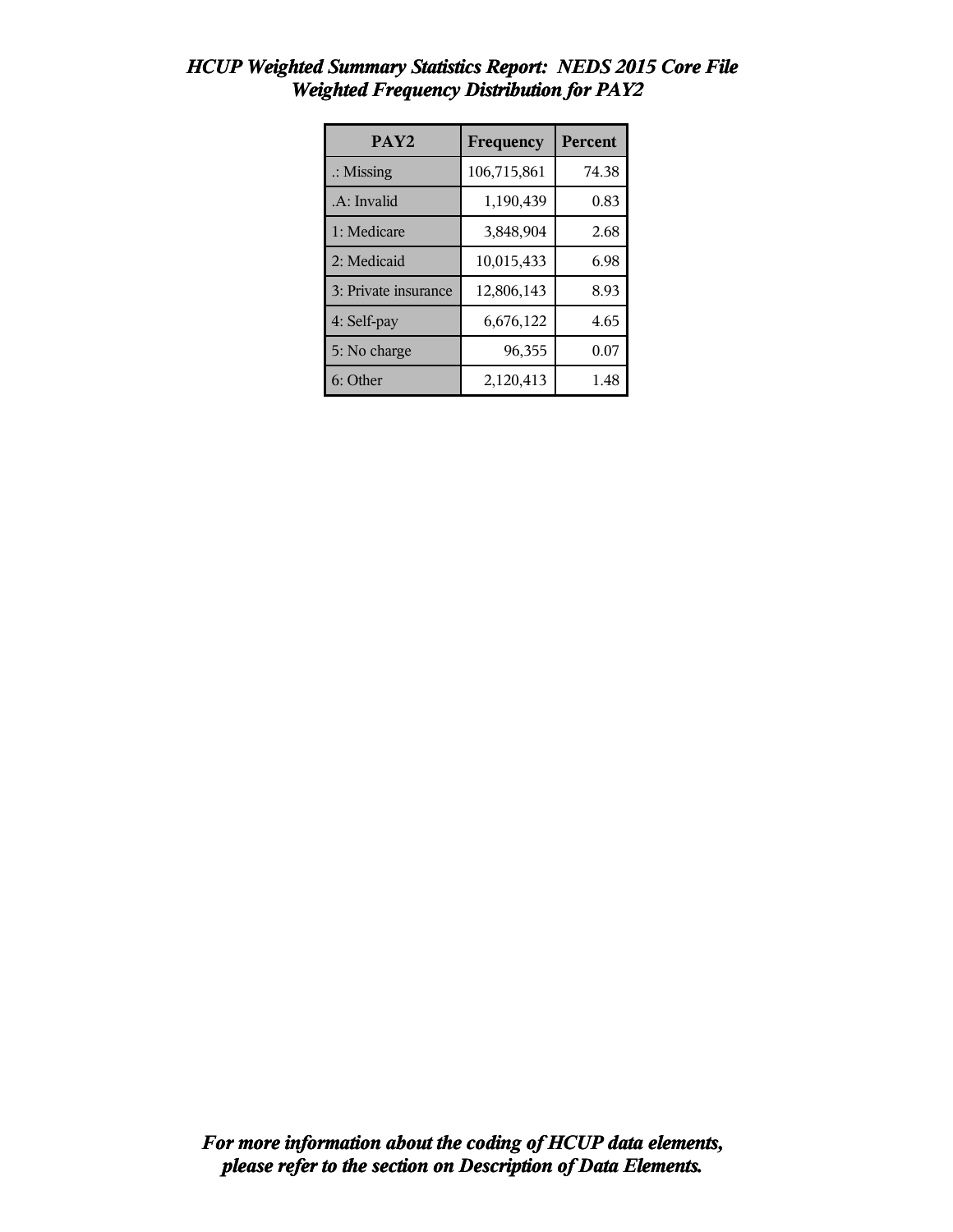| <b>TOTCHG ED</b>     | Frequency  | <b>Percent</b> |
|----------------------|------------|----------------|
| $\therefore$ Missing | 21,448,792 | 14.95          |
| .A: Invalid          | 63         | 0.00           |
| .C: Inconsistent     | 332,917    | 0.23           |
| \$100-\$1,000        | 33,201,015 | 23.14          |
| $$1,001 - $5,000$    | 69,042,496 | 48.12          |
| \$5,001-\$10,000     | 12,761,594 | 8.89           |
| \$10,001-\$50,000    | 6,557,325  | 4.57           |
| \$50,001-\$75,000    | 95,564     | 0.07           |
| Over \$75,000        | 29,902     | 0.02           |

# *HCUP Weighted Summary Statistics Report: NEDS 2015 Core File Weighted Frequency Distribution for TOTCHG\_ED*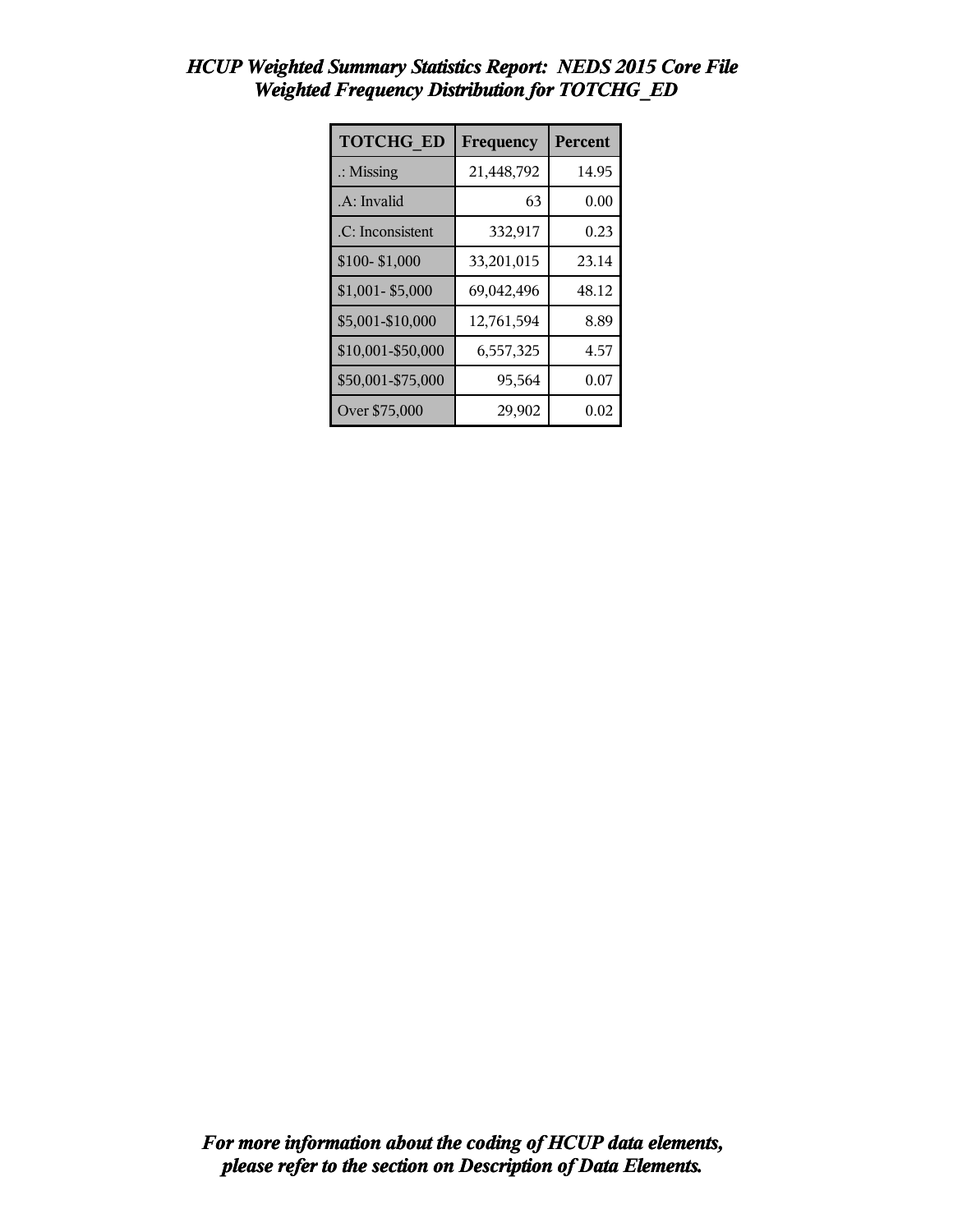#### *HCUP Weighted Summary Statistics Report: NEDS 2015 Core File Weighted Frequency Distribution for YEAR*

|      | <b>YEAR</b> Frequency | <b>Percent</b> |
|------|-----------------------|----------------|
| 2015 | 143,469,670           | 100.00         |